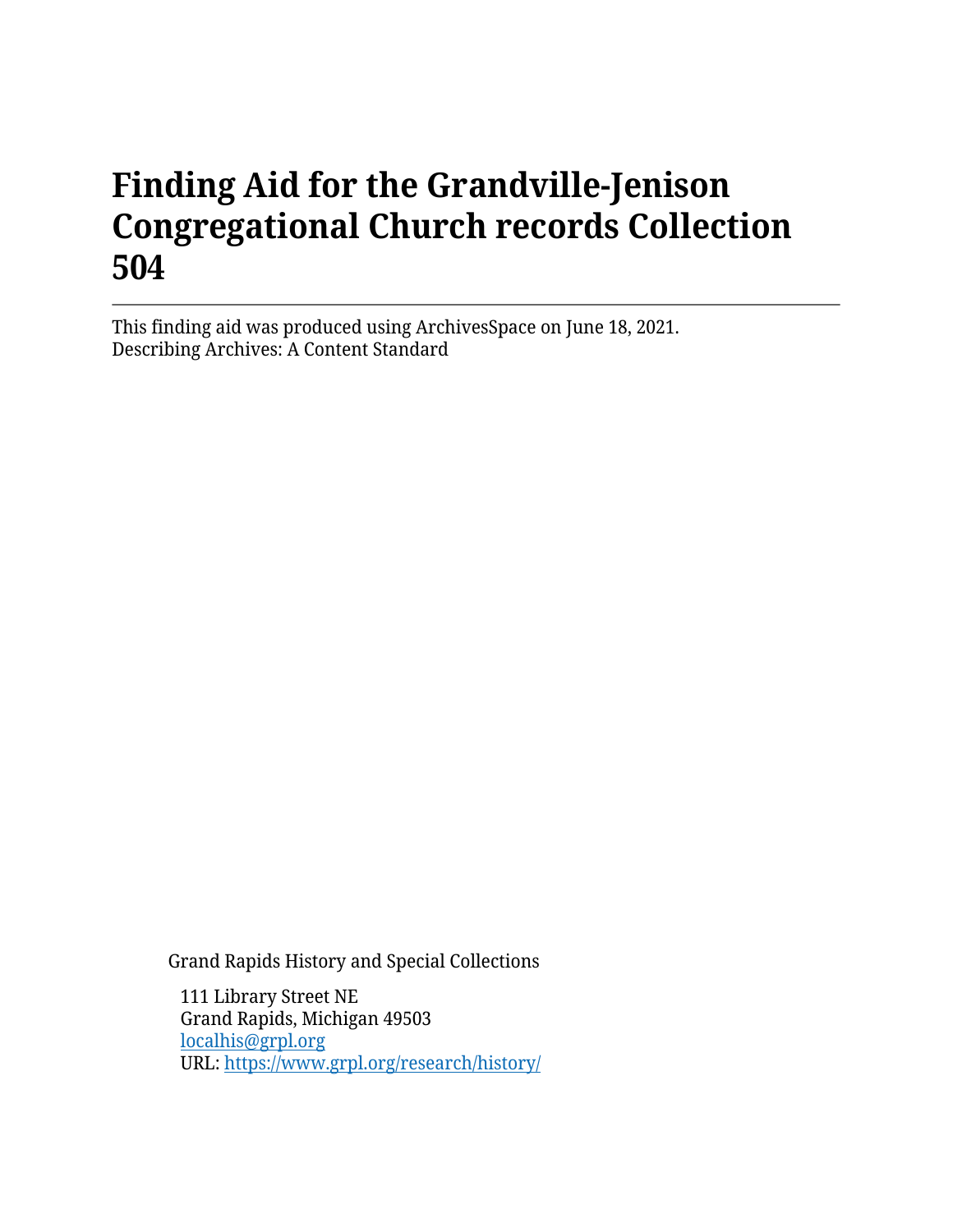# <span id="page-1-0"></span>**Table of Contents**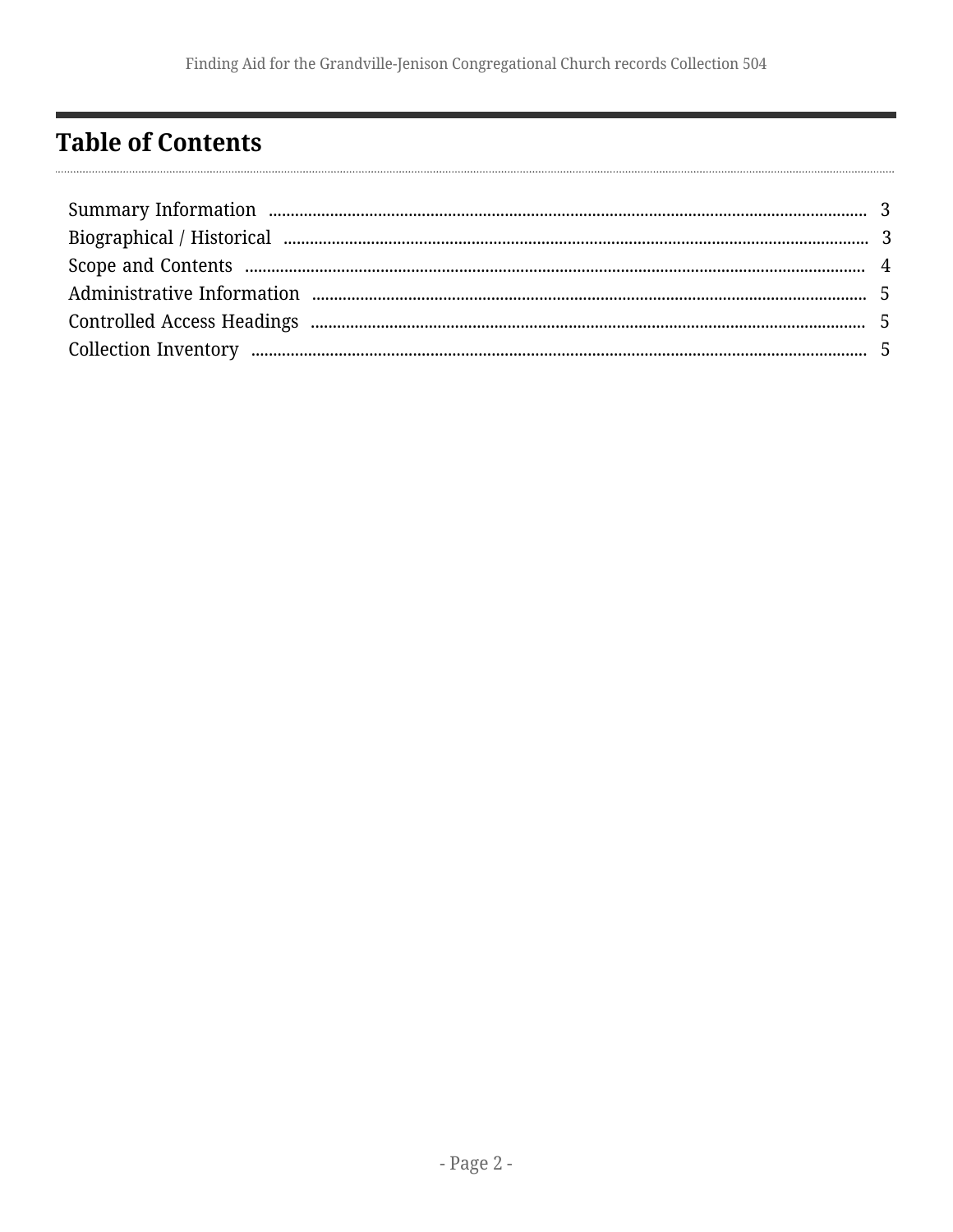### <span id="page-2-0"></span>**Summary Information**

| <b>Repository:</b>                  | <b>Grand Rapids History and Special Collections</b>                                                                                                                                                                                                                                                                                                                                                                                                                                                                                                                                                                                                                                                                                                                                                            |  |  |
|-------------------------------------|----------------------------------------------------------------------------------------------------------------------------------------------------------------------------------------------------------------------------------------------------------------------------------------------------------------------------------------------------------------------------------------------------------------------------------------------------------------------------------------------------------------------------------------------------------------------------------------------------------------------------------------------------------------------------------------------------------------------------------------------------------------------------------------------------------------|--|--|
| Source:                             | Grandville - Jenison Congregational Church                                                                                                                                                                                                                                                                                                                                                                                                                                                                                                                                                                                                                                                                                                                                                                     |  |  |
| <b>Title:</b>                       | Grandville-Jenison Congregational Church records                                                                                                                                                                                                                                                                                                                                                                                                                                                                                                                                                                                                                                                                                                                                                               |  |  |
| ID:                                 | Collection 504                                                                                                                                                                                                                                                                                                                                                                                                                                                                                                                                                                                                                                                                                                                                                                                                 |  |  |
| Date [inclusive]:                   | 1838-2019                                                                                                                                                                                                                                                                                                                                                                                                                                                                                                                                                                                                                                                                                                                                                                                                      |  |  |
| <b>Physical</b><br>Description:     | 1 Linear Feet 2 boxes                                                                                                                                                                                                                                                                                                                                                                                                                                                                                                                                                                                                                                                                                                                                                                                          |  |  |
| Language of the<br><b>Material:</b> | English.                                                                                                                                                                                                                                                                                                                                                                                                                                                                                                                                                                                                                                                                                                                                                                                                       |  |  |
| Abstract:                           | The Grandville-Jenison Congregational Church began as an<br>Indian Mission School, along the banks of the Grand River.<br>In 1889 the church became The First Congregational Church<br>of Grandville and Articles of Incorporation and Association<br>were adopted. Around 1903 the Congregational Church of<br>Jenison was organized and a frame building erected in 1905.<br>In 1935 the First Congregational Church of Grandville and the<br>Jenison Congregational Church formally merged to become<br>the Grandville-Jenison Congregational Church. The Grandville-<br>Jenison Congregational Church records include Articles of<br>Association, meeting minutes and membership lists, Sunday<br>school records, dedication service bulletins, church directories,<br>anniversary booklets and histories. |  |  |

**^** [Return to Table of Contents](#page-1-0)

# <span id="page-2-1"></span>**Biographical / Historical**

An Indian Mission School, along the banks of the Grand River, and run by Leonard Slater, eventually became the First Congregational Society of Grandville in 1838. Its Articles of Faith and Covenant were adopted on April 25, 1839 and a building erected in 1855. In 1889 the church's name became The First Congregational Church of Grandville and Articles of Incorporation and Association were adopted.

Due to a lack of leadership the church closed for a few years from 1903 until 1907. During this time the Congregational Church of Jenison was organized and a frame building erected in 1905. By 1925 the Jenison Church was struggling due to the loss of its aging congregation. A young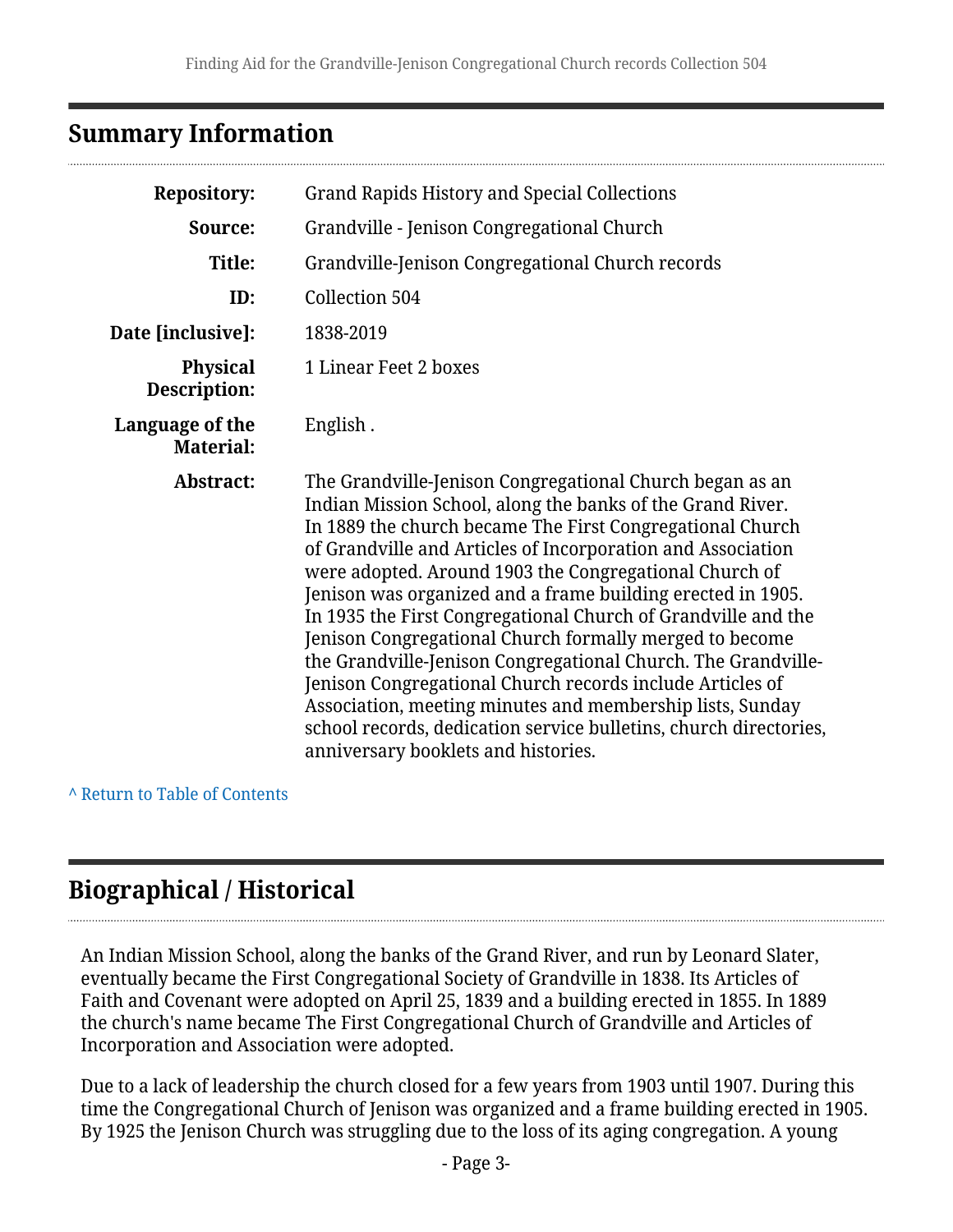graduate of Chicago Theological Seminary, Harold T. Janes, was called to serve as pastor and was successful in reviving the church.

In 1907 Rev. Mortier C. Bullock was sent by the Congregational Union of Grand Rapids to reopen and reorganize the First Congregational Church of Grandville. The church grew and membership was 130 by 1912. A new church building was constructed in 1916. From 1907 through 1923 the Grandville and Jenison Congregational Churches shared a pastor but not a building.

In the 1930s a doctrinal and governmental controversy erupted in the First Congregational Church of Grandville resulting in by-laws amended to ensure only a minister sympathetic to the doctrines and practices of the Congregational Church would serve the church.

In 1934 discussions of a merger of the Congregational Church of Jenison and the First Congregational Church of Grandville began. The churches began meeting in the Grandville building in 1935. On April 22, 1935 the churches formally merged and became the Grandville-Jenison Congregational Church. The Rev. C.H. Stowe was called to serve the new church.

A fire destroyed the church on New Year's Day in 1944 and the bell was all that survived. A new, all purpose building was built on Henry Street in 1948. In 1961 the church voted to become a part of the United Church of Christ. Shortly thereafter a new church sanctuary was built and completed in 1964, where the church bell was placed in the tower.

In 1994 the membership voted to drop membership in the United Church of Christ and join the Conservative Congregational Christian Conference. In 2010 the church dropped their affiliation with the CCCC and voted to have no affiliation with a national organization.

#### **^** [Return to Table of Contents](#page-1-0)

### <span id="page-3-0"></span>**Scope and Contents**

The Grandville-Jenison Congregational Church records includes Articles of Association, meeting minutes and membership lists, Sunday school records, dedication service bulletins, church directories, anniversary booklets and histories.

Those researching the history of Grandville and Jenison, Michigan and/or Congregational Church history in West Michigan may find this collection of interest. Genealogy researchers whose family members attended the Grandville-Jenison Congregation Church, or either of the churches who combined to create it, may find these records of interest as well.

**^** [Return to Table of Contents](#page-1-0)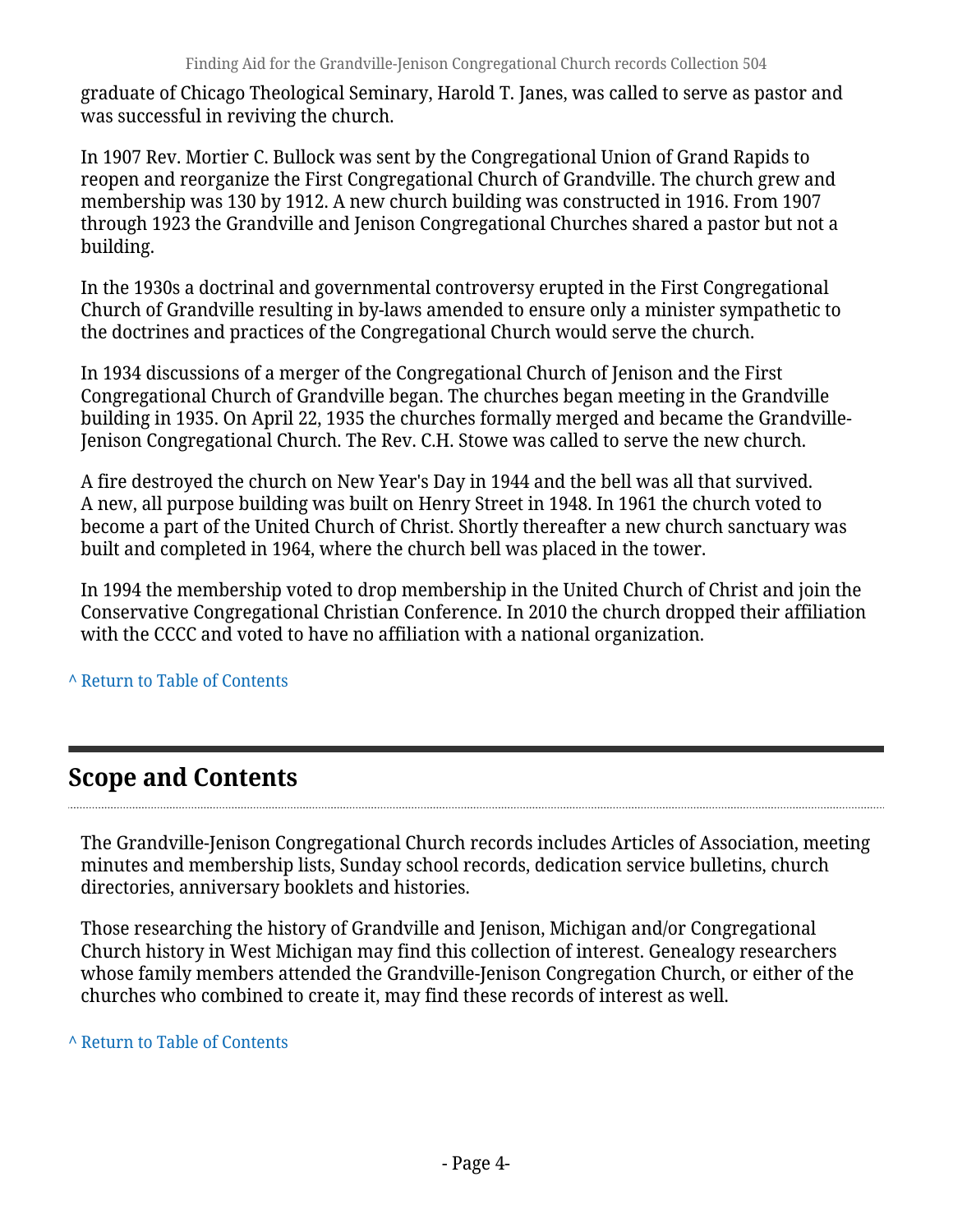### <span id="page-4-0"></span>**Administrative Information**

#### **Publication Statement**

Grand Rapids History and Special Collections

111 Library Street NE Grand Rapids, Michigan 49503 [localhis@grpl.org](mailto:localhis@grpl.org) URL:<https://www.grpl.org/research/history/>

#### **Immediate Source of Acquisition**

The Grandville-Jenison Congregational Church records were donated by Sue Waalkes, Historian of the Grandville-Jenison Congregational Church.

Grandville-Jenison Congregational Church, 2013.032

Grandville-Jenison Congregational Church histories and directories, 2019.018

#### **^** [Return to Table of Contents](#page-1-0)

### <span id="page-4-1"></span>**Controlled Access Headings**

- Church records and registers -- Michigan
- Grandville (Mich.)
- Religion
- Grand Rapids (Mich.) -- Church history
- Grandville Jenison Congregational Church

# <span id="page-4-2"></span>**Collection Inventory**

| <b>Title/Description</b>          | <b>Instances</b> |          |
|-----------------------------------|------------------|----------|
| Sunday School, 1868-1885          | Box 1            |          |
| Sunday School, 1908               | Box 1            | Folder 3 |
| Minutes and Membership, 1838-1869 | Box 1            | Folder 1 |
| Minutes and Membership, 1868-1907 | Box 1            |          |